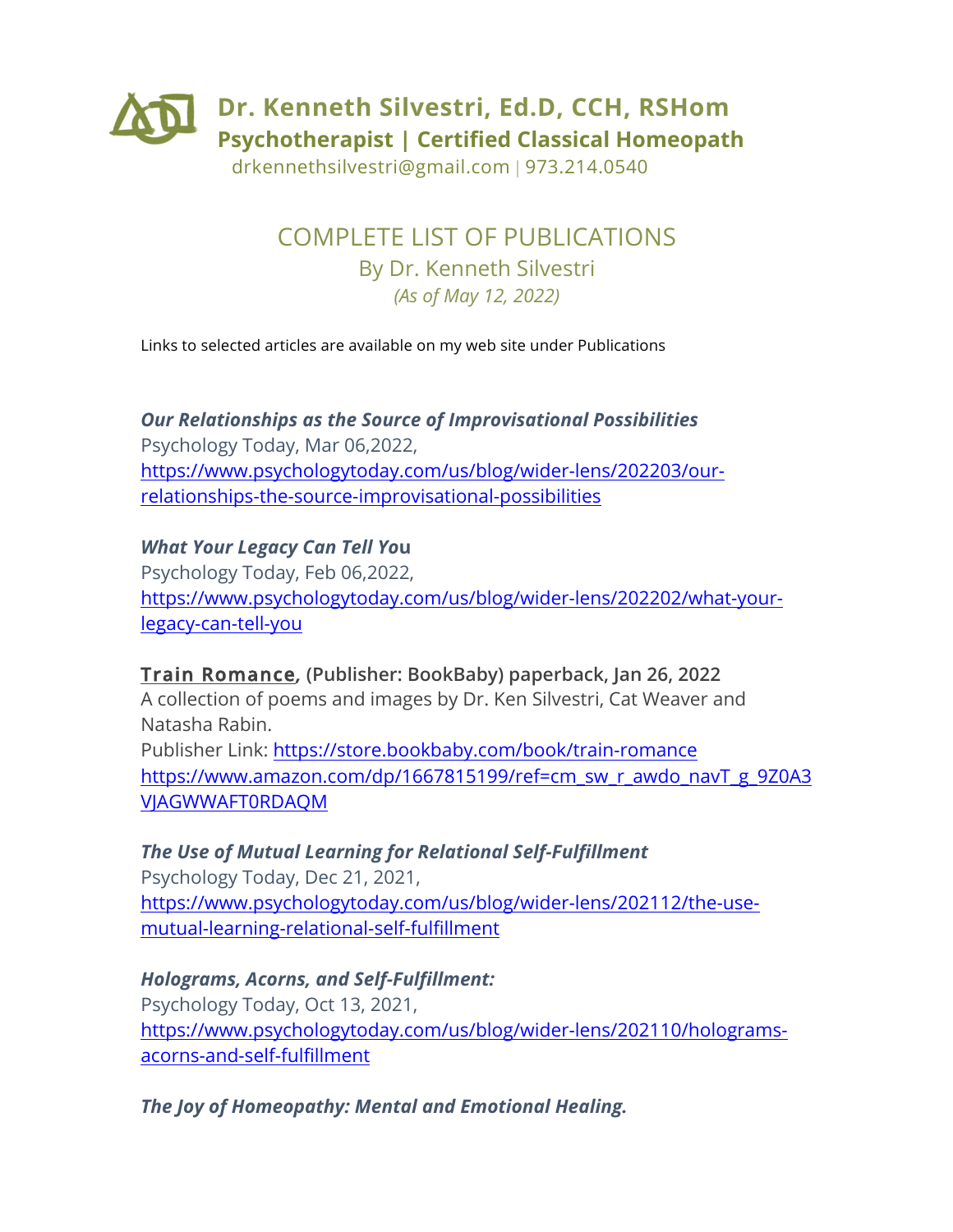Selected Articles, 1997-2020, and Media Presentations https://8f38f40f-02df-488e-9883 b9c4b309d8e3.filesusr.com/ugd/4e5a6f\_a95c70196c7d48e2b418399afa87fe 33.pdf

#### *Legacy Poems e-Book, By Kenneth Silvestri.*

Selected Poems https://8f38f40f-02df-488e-9883 b9c4b309d8e3.filesusr.com/ugd/4e5a6f\_07f8238d0e614cef8215ee603ef1c96 6.pdf

#### *The Holistic Benefits of Family Therapy: How individuality is defined by the context of our relationships.*

Psychology Today, Aug 21, 2021, https://www.psychologytoday.com/us/blog/wider-lens/202108/the-holisticbenefits-family-therapy

#### *A Post-Pandemic Perspective Using "Warm Data": A process to address our emotional and relational needs.*

Psychology Today, Jul 05, 2021, https://www.psychologytoday.com/us/blog/wider-lens/202107/postpandemic-perspective-using-warm-data

#### *Experience Walking Therapy: The value of harmonizing with nature.*

Psychology Today, Mar 07, 2021, https://www.psychologytoday.com/us/blog/wider-lens/202105/experiencewalking-therapy

#### *How to Harvest Possibilities: Learning From the Greatest A metaphorical lesson from Willie Mays.*

Psychology Today, Mar 01, 2021, https://www.psychologytoday.com/us/blog/wider-lens/202103/how-harvestpossibilities-learning-the-greatest

# *"H***ow to Widen Your Lens and become a Systemic Thinker and Communicator: in memory of Paul Byers"**

Illumination|Medium, Jan 27, 2021,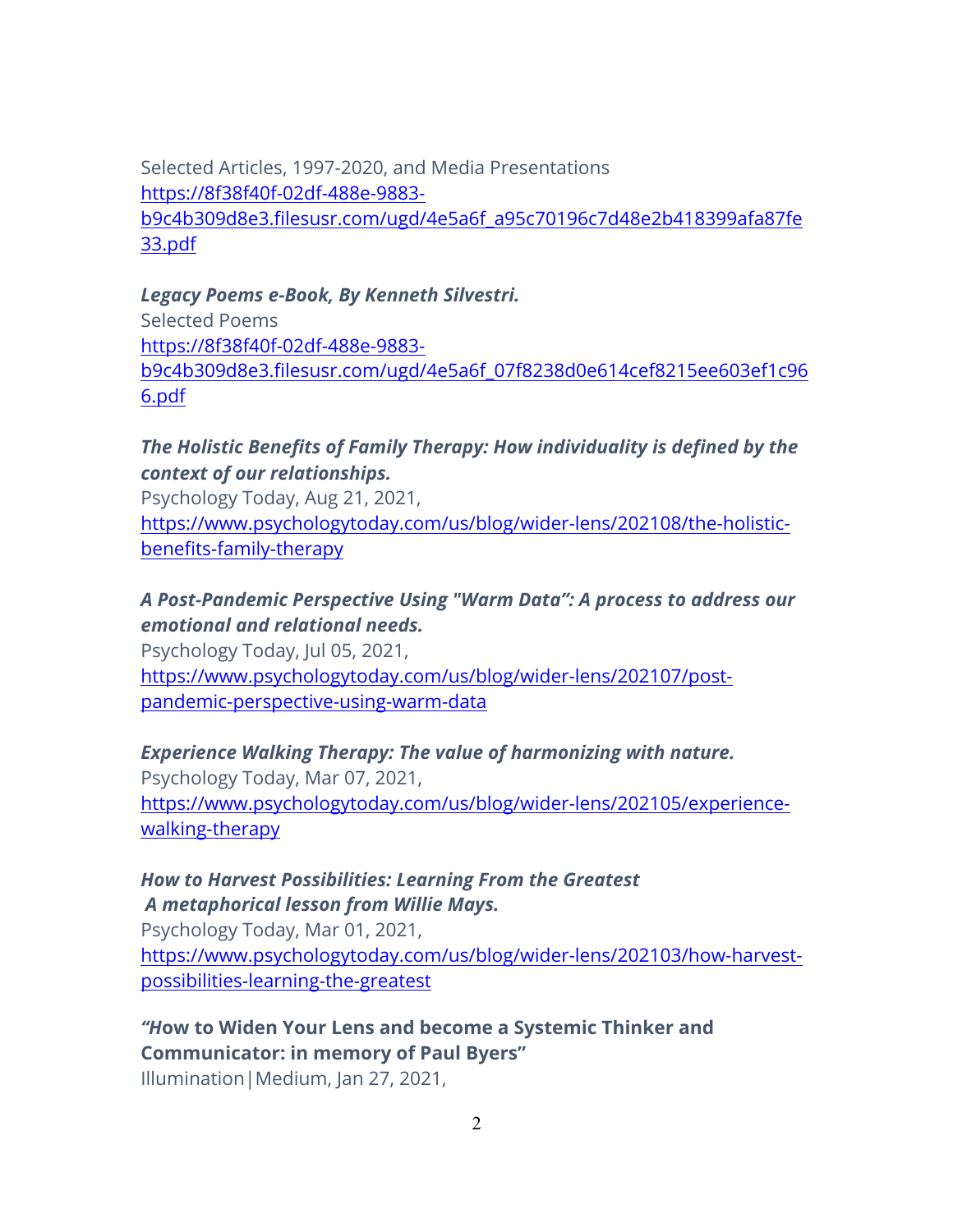https://medium.com/illumination-curated/how-to-widen-your-lens-andbecome-a-systemic-thinker-and-communicator-in-memory-of-paul-byers-276516bba6f0

# *"Weathering Paradoxes Through Poetic Healing: A courageous way to understand and soothe yourself during times of crisis."*

Psychology Today, Jan 04, 2021,

https://www.psychologytoday.com/us/blog/wider-lens/202101/weatheringparadoxes-through-poetic-healing

# *"Why We Should Change the Noun "Gratitude" Into a Verb: Preparing for a Joyful Holiday in This Crazy Time."*

Psychology Today, Nov 17, 2020, https://www.psychologytoday.com/us/blog/wider-lens/202011/why-weshould-change-the-noun-gratitude-verb

# *"Similia Similibus Curentur: The Gift of Homeopathy"*

Illumination|Medium, Nov 08, 2020, https://medium.com/illumination-curated/illumination-curated-alternativehealing-67eea34e38db

## *"Why and How to Be Part of Public-School Changes: Time to Go Beyond the Bake Sale."*

Psychology Today, Oct 05, 2020, https://www.psychologytoday.com/us/blog/wider-lens/202010/why-and-howbe-part-public-school-changes

## *"It Is All About Relationships: What Family Therapists Should Know and Consider About Their Approach."*

Perspectives|Family Therapy Magazine, Sept/Oct 2020, https://8f38f40f-02df-488e-9883 b9c4b309d8e3.filesusr.com/ugd/4e5a6f\_a9be13b428014dd6977d02cf264af7 5e.pdf

*"Smooth Sailing: The Freedom of Forgiveness in this time of Crisis."*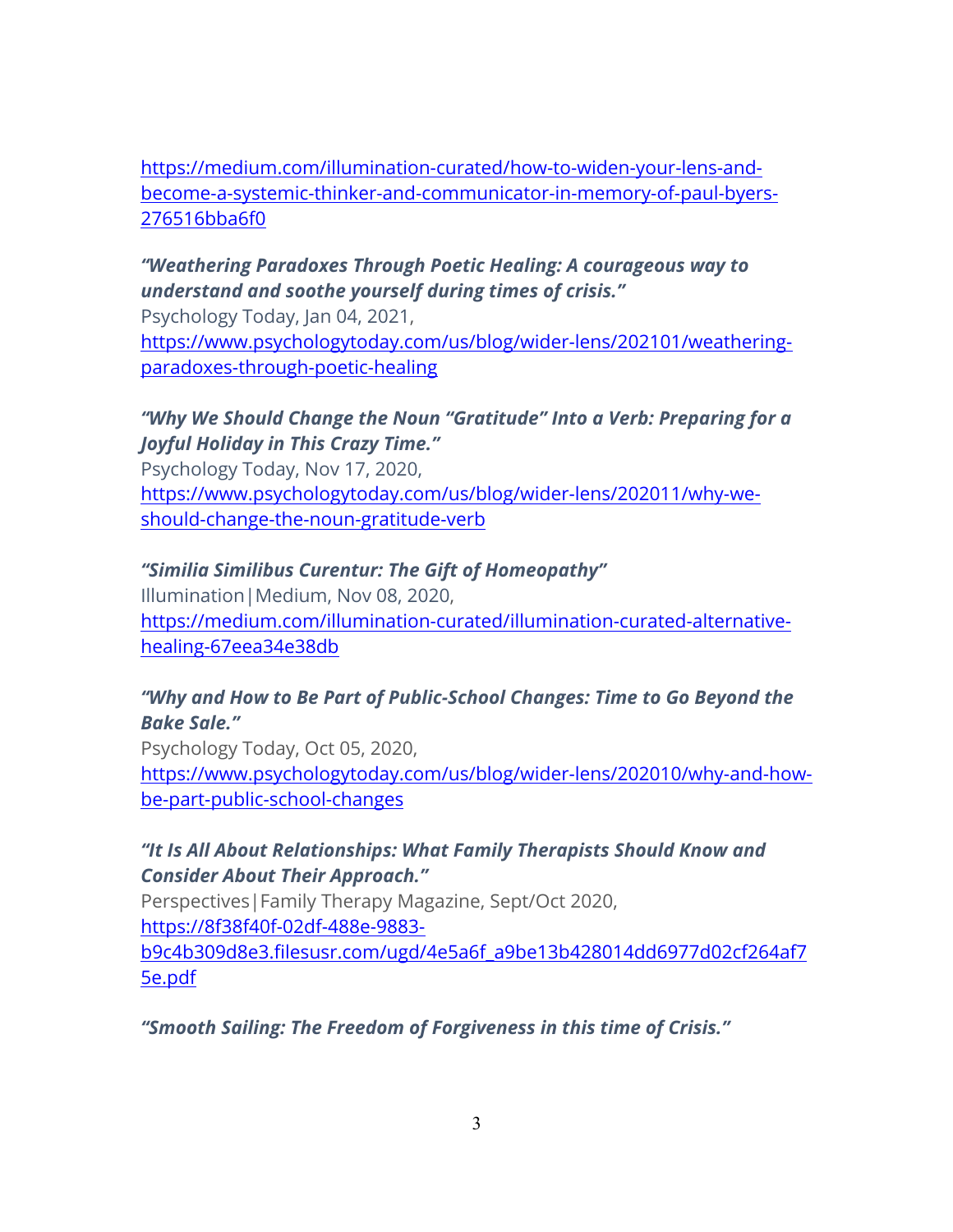Illumination|Medium, August 22, 2020, https://medium.com/illumination/smooth-sailing-the-freedom-offorgiveness-in-this-time-of-crisis-5796eb91ae55

## *"Healing and Strengthening Significant Relationships: An Ecological Framework for Couples Therapy."*

Psychology Today, Aug 16, 2020, https://www.psychologytoday.com/us/blog/wider-lens/202008/healing-andstrengthening-significant-relationships

*"How to Be in Harmony and Sustain our Interdependency. Lessons from Aikido."* Illumination|Medium, July 28, 2020, https://medium.com/illumination/how-to-be-in-harmony-and-sustain-ourinterdependency-lessons-from-aikido-3d9ef4a41ba7

*"An Ecology of Relationships. The importance of mutual learning."* Psychology Today, June 24, 2020, https://www.psychologytoday.com/us/blog/wider-lens/202006/ecologyrelationships

*"A Way to Create Needed Change: How to make and sustain a personal contribution to this time of transformation."* Psychology Today, May 24, 2020, https://www.psychologytoday.com/us/blog/wider-lens/202005/waycreate-needed-change

*"Collaboration is Contagious: The rewards of mutual learning and understanding our interdependency."* Medium, Apr 05, 2020, https://medium.com/@drkennethsilvestri/collaboration-is-contagioustherewards-of-mutual-learning-and-understanding-our-interdependency-62a5393228ec

*"The Map Is Surely Not the Territory: Implications of what we can learn from COVID-19."* Psychology Today, Mar 16, 2020, https://www.psychologytoday.com/us/blog/wider-lens/202003/the-map-issurely-not-the-territory (Ongoing Column, #17)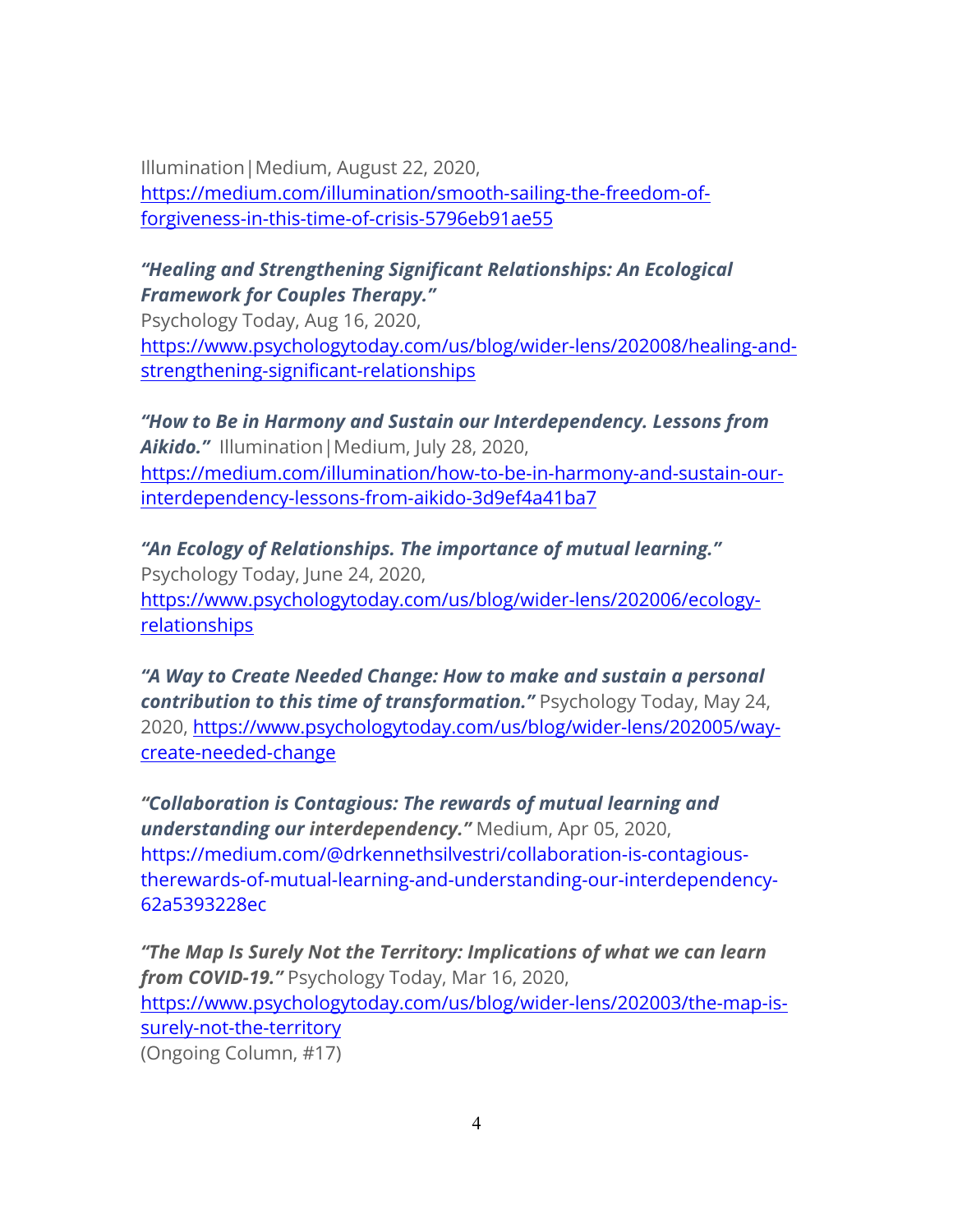*"Double Binds: Damned If You Dare and Damned If You Don't," Psychology Today,* Feb 09, 2020, https://www.psychologytoday.com/us/blog/widerlens/202002/double-binds-damned-if-you-dare-and-damned-if-you-dont (Ongoing Column, #16)

*"Dealing with Stress: More than ever, it is time to take care of ourselves and each other," Homeopathy Today,* Winter 2019-2020, pp 40-41.

*"Be Inspired to Stretch Your Perceptual Edges," Psychology Today,* Dec 30, 2019, https://www.psychologytoday.com/us/blog/wider-lens/201912/beinspired-stretch-your-perceptual-edges (Ongoing Column, #15)

*"Surely, We Need Not Only to Be in Harmony But to Sustain it," Psychology Today,* Dec 01, 2019, https://www.psychologytoday.com/us/blog/widerlens/201912/surely-we-need-not-only-be-in-harmony-sustain-it, (Ongoing Column, #14)

*"Ditch Linear Thinking" Psychology Today,* Oct 20, 2019, https://www.psychologytoday.com/us/blog/wider-lens/201910/ditch-linearthinking, (Ongoing Column, #13)

*"Overcoming Doubt, Understanding How It Comes About" Psychology Today,*  Sept 04, 2019, https://www.psychologytoday.com/us/blog/widerlens/201909/overcoming-doubt-understanding-how-it-comes-about(Ongoing Column, #12)

*"Walking the Path of the Beginner's Mind" Psychology Today,* July 31, 2019, https://www.psychologytoday.com/us/blog/wider-lens/201907/walking-thepath-beginner-s-mind(Ongoing Column, #11)

"Who Do You Think You Are?" Psychology Today, June 30, 2019, https://www.psychologytoday.com/us/blog/wider-lens/201906/who-do-youthink-you-are(Ongoing Column, #10)

*"The Tao of Self-Fulfillment: A systematic to better connect to our world," Psychology Today,* June 03, 2019, https://www.psychologytoday.com/us/ blog/wider-lens/201906/the-tao-self-fulfillment (Ongoing Column, #09)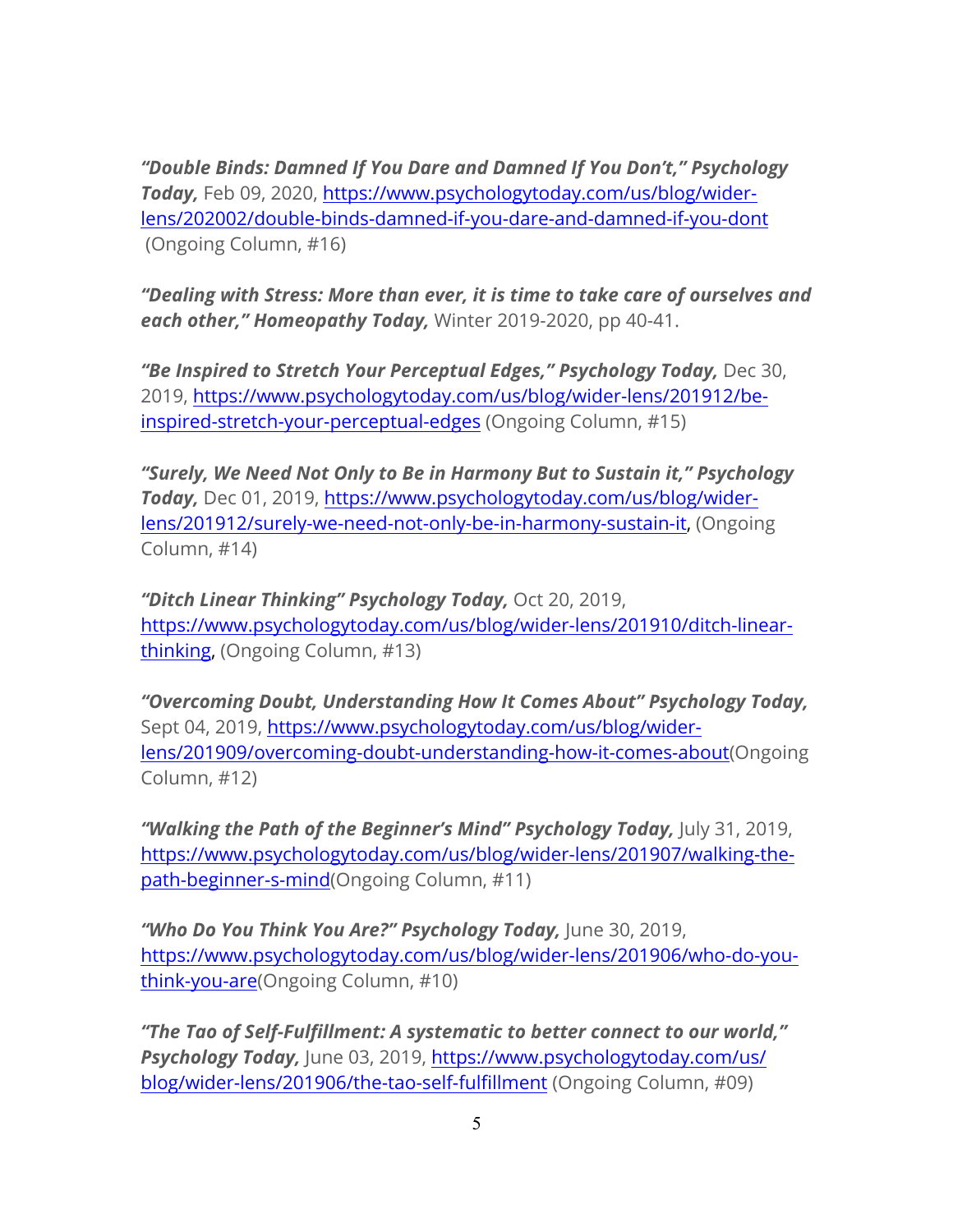*"The Ecology of Improvisation: A way of mutual learning," Psychology Today,*  May 01, 2019, https://www.psychologytoday.com/us/blog/widerlens/201904/the-ecology-improvisation (Ongoing Column, #08)

*"Change Is Always Changing: Revisit how to create new possibilities," Psychology Today,* April 01, 2019, https://www.psychologytoday.com/ us/blog/wider-lens/201903/change-is-always-changing (Ongoing Column, #07)

*"The Ecology of Breathing: Enhancing Your Cuddle Hormone," Psychology Today,* March 03, 2019, https://www.psychologytoday.com/us/blog/widerlens/201903/the-ecology-breathing-enhancing-your-cuddle-hormone (Ongoing Column, #06)

*"Love: The Word is Not the Thing," Psychology Today,* January 28, 2019, https://www.psychologytoday.com/us/blog/wider-lens/201901/love-theword-is-not-the-thing (Ongoing Column, #05)

*"Yes! Our World is Complex, But What Does That Mean?" Psychology Today,*  December 28, 2018, https://www.psychologytoday.com/us/blog/widerlens/201812/yes-our-world-is-complex-what-does-mean (Ongoing Column, #04)

*"'Tis the Season for Forgiveness," Psychology Today,* November 19, 2018, https://www.psychologytoday.com/us/blog/wider-lens/201811/tis-theseason-forgiveness (Ongoing Column, #03)

*"Stress and the Organic Health Food Store," Psychology Today,* October 28, 2018, https://www.psychologytoday.com/us/blog/wider-lens/201810/stressand-the-organic-health-food-store (Ongoing Column, #02)

*"How to Have a Wider Lens," Psychology Today,* October 8, 2018, https://www.psychologytoday.com/us/blog/wider-lens/201810/how-havewider-lens (Ongoing Column, #01)

**A Wider Lens: How to See Your Life Differently***,* **(A Wider Lens Publication: Nyack, New York), 2018**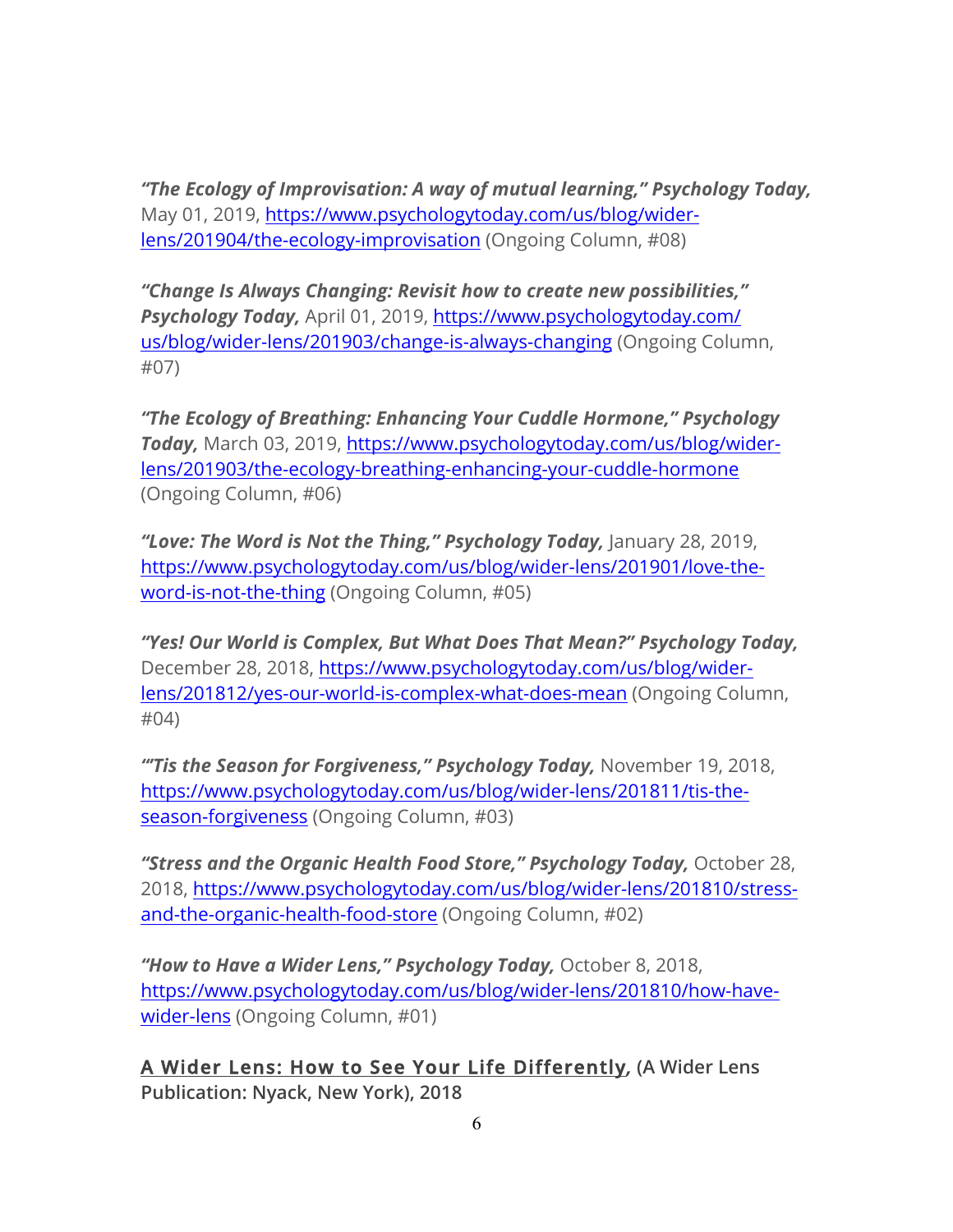*"The Consequences of Being Positive," Tuxedo Park Magazine,* June/July 2018, p. 23 (Ongoing Column, #11)

*"The Difference Between Being a Partner or a Collaborator," ," Tuxedo Park Magazine,* April/May 2018, p.14 (Ongoing Column, #10)

*"A Systemic and Ecological Basis for Homeopathy," Homeopathy in Practice,*  Autumn/Winter 2017, p.21 *Also published in HOMEOPATHY FOR EVERYONE, Nov. 2019*

*"Love: The Word Is Not Necessarily What We Think It IS," Tuxedo Park Magazine,* February/March 2018, p.14 (Ongoing Column)

*"Self-Fulfillment," Tuxedo Park Magazine,* Holiday 2017, p.14 (Ongoing Column)

*"The Fate of My Maternal Side,"* Editors Choice Award for the Allen Ginsberg Poetry Contest, Paterson Literary Review, Vol.46, 2018

*"Attention Deficit Disorder: It's Not Just a kid Problem," Homeopathy Today,* Autumn, 2017 pp. 18-23

*Living Life in an Evolving Context and the Ecology of Self*, in Monika Jaworska-Witkowska and Bateson, Nora, Eds., *AFTER GREGORY BATESON: TOWARDS A NEW DISCOURSE AND APPLICATIONS,* Rocznik Naukowy Kujawsko-Pomorskiej Szkoły Wyższej w Bydgoszczy: Poland, 2017

*"Sundays as a Child," Paterson Literary Review, Issue #45,* Spring 2017

*"Mindfulness: Having a Beginners Mind," Tuxedo Park Magazine,* Spring 2017 (Ongoing Column #7)

Review of Nora Bateson's Book, *"Small Arcs of Larger Circles: framing through other patterns," Journal of Systemic Therapies, June*, 2017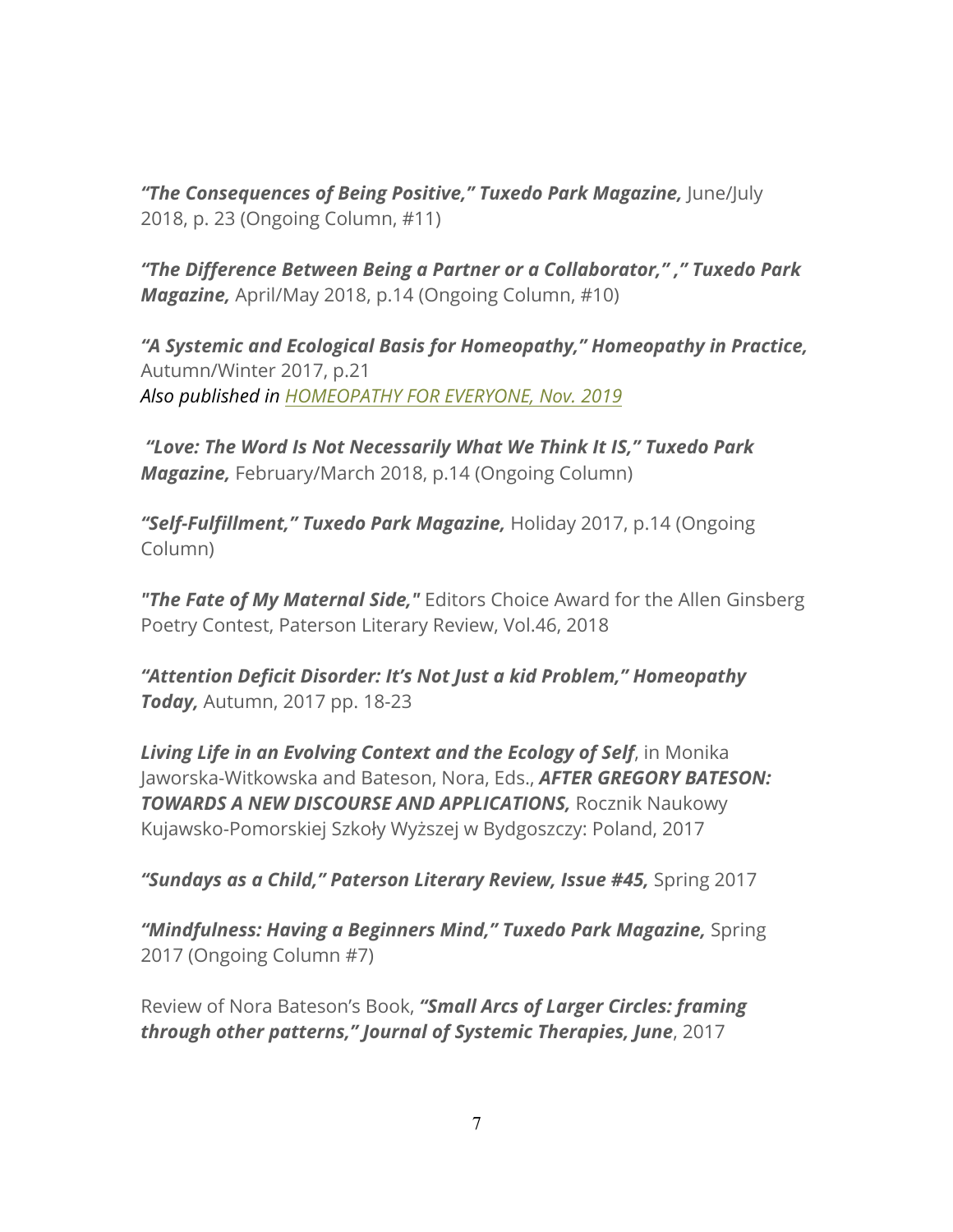*"Self-Fulfillment through the Integration of Homeopathy, Coherent Breathing and Qigong," Homeopathy in Practice*, the Journal of the Alliance of Registered Homeopaths in the United Kingdom, winter/spring. 2017

*"Staying healthy by using your breath," Tuxedo Park Magazine*, Winter, 2016-17 (Ongoing Column #6)

*"What is Homeopathy," Tuxedo Park Magazine,* Fall, 2016 p. 45 (Ongoing Column #5)

*"The Gift Of Homeopathy," PTSD Journal,* Summer*,* 2016, p.18

*"Embracing Conflict," Tuxedo Park Magazine,* Spring, 2016, p.37 (Ongoing Column #4) *"Tis the Season to Forgive," Tuxedo Park Magazine,*  Winter, 2015-16, pp.44-45 (Ongoing Column #3)

*"Interview of Dr. Kenneth Silvestri," by Katja Schutt, Homeopathy For Everyone,* October 2015

*"ADD, Isn't Just a Kid Problem- It's Ours as Well," Tuxedo Park Magazine,* Fall, 2015 (Ongoing Column #2)

*"Determining Constitution and Temperament in Homeopathic Treatment Through the use of the Genogram," Homeopathy For Everyone, June, 2015* 

*"The Stress Factor and the Organic Supermarket," Tuxedo Park Magazine, Summer,* 2015 (Ongoing Column #1)

*"The Use of Temperaments in the Healing Process," Homeopathic Links*, 2015; 28(3):150-158

*"Be Systemic and Mindful: An Integrative Process of Homeopathy and Psychotherapy for Self-Fulfillment," California Homeopath*, 2014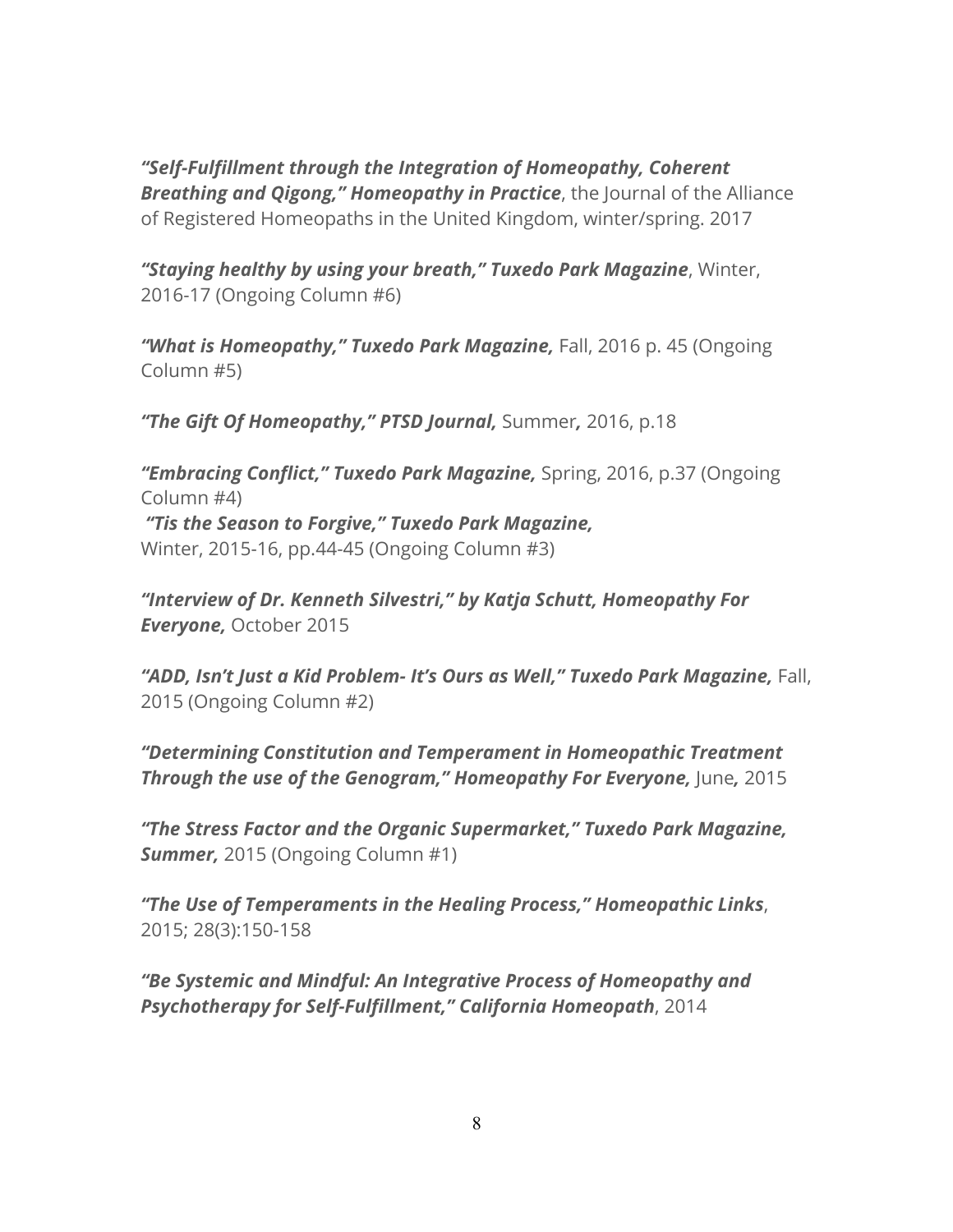*"Oh The Zen Like Great Falls," The Great Falls: An Anthology of Poems about Paterson, New Jersey,* Edited by Maria Mazziotti Gillan, published by the Poetry Center at Passaic County College, 2014

*"Looking for Appreciation and Peace: Jane's Case and the use of an integrated process of Psychotherapy and Homeopathy," Homeopathy-4- Everyone Online Journal, July, 2013* 

*"Understanding How Context Moves Us and an Over Dependency On Content Sucks as a Means to Being Mindful," SelfGrowth.Com Online Newsletter,* June, 2013

*"Exploring Psychology and Forgiveness in Homeopathic Treatment," The American Homeopath*, Volume 18, pages 92-95, December, 2012

**"Integrating Psychotherapy and Homeopathy: A means to determining the needs of the vital force,"** *Chapter in "Mental Health and Homeopathy***,"** published by Homeolinks, Stuttsgart,Germany; edited by Harry van der Zee and Christopher Johannes, 2010

**"Dialogue to an Ecology of Self Peace,"** *Forgive for Good Center*, Montclair, NJ, 2010

**"Sally's Story, Forgiving One's Self,"** *Pennsylvania Psychological Association website*, with Jed Rosen, Fred Luskin and Joanne Coyle, March 2010

**"Conflict and Forgiveness: For those who hate confrontation,"** *Going Bonkers Magazine*, September 30th, 2009, by Ken Silvestri, Ed.D. Frederic Luskin, Ph.D. and Jed Rosen.

**"Moving On and Forgiving,"** *SelfGrowth.com online newsletter*, September 2009 http://www.selfgrowth.com/articles/moving\_on\_and\_forgiving?#.

**"Learning Forgiveness,"** *Psychotherapy Networker*, September 2009

**"Forgiving Our Parents",** *Going Bonkers Magazine*, Summer 2009, By Fred Luskin, Ph.D., Jed Rosen, M.S.W. and Ken Silvestri, Ed.D.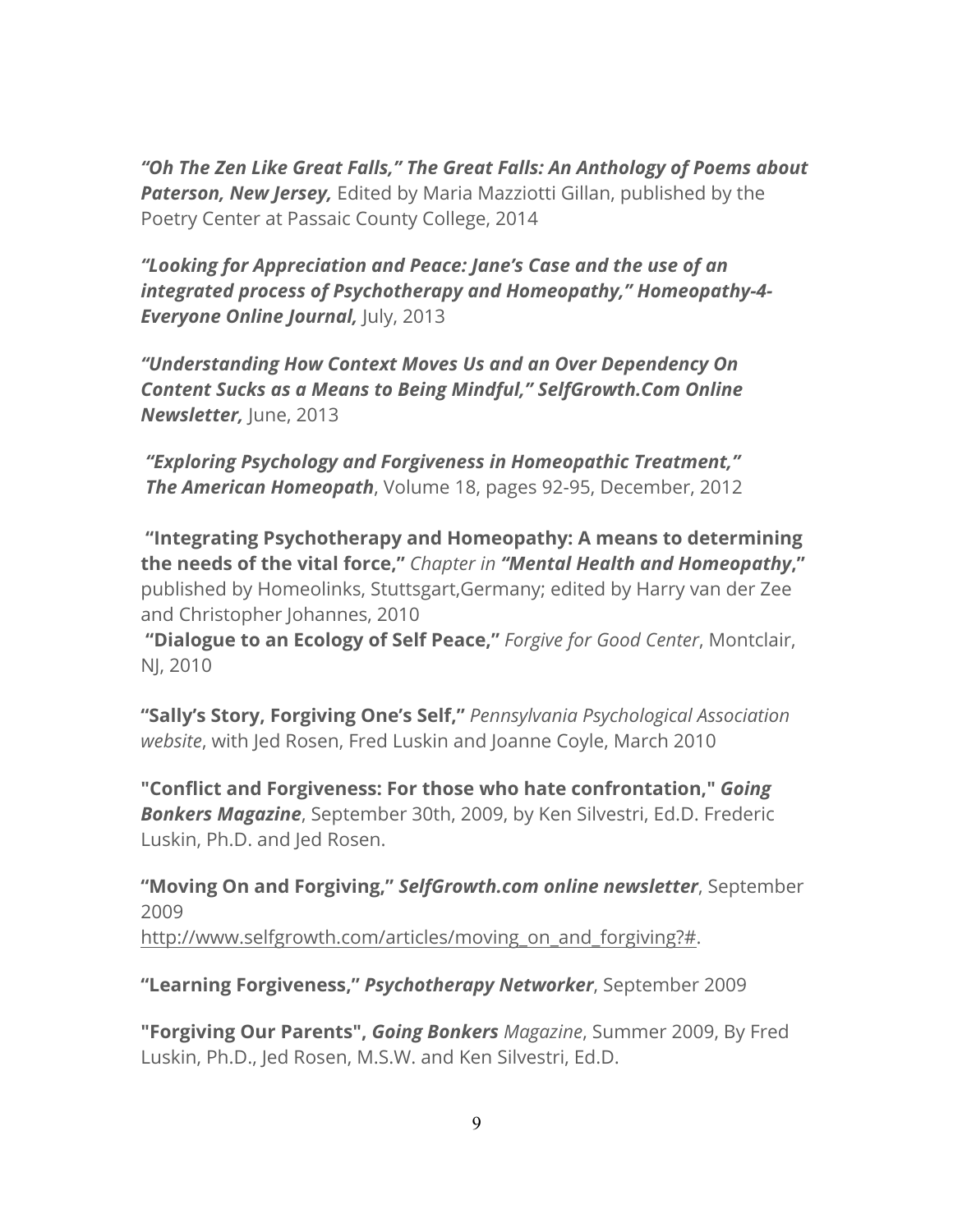**"Forgiveness Therapy for Couples"**, *International Hypnosis Research Institute***, online newsletter**, August 19, 2009 http://www.hypnosisresearchinstitute.org/index.cfm/2009/8/19/Forgiveness-Therapy-for-Couples

**"Remedies for Forgiveness,"** *Homeopathy Today*, February 2009

**"Steps to an Ecology of Self: Implications for Homeopathy,"** *Homeopathic Links***,** Summer: Vol.21, 2008

**"The Joy and Wisdom of Systemic Thinking: Teaching and Understanding the Aesthetic,"** *The Journal of Systemic Therapies*, Spring 2007

**"Celebrating Homeopathy as an Ecological Process: A personal view,"** *Homeopathy Today*, June 2006

**"Homeopathic Case Taking from a Communication Perspective,"** *The American Homeopath*, 2005 edition

#### **"The Joy of Joining: The Wisdom and Need of Understanding the Aesthetic,"**

personal memory of Paul Byers (available on my web-site under selected articles, http://www.drkennethsilvestri.com ), 2005

**"Dreams, Symbols, and Homeopathy: Archetypal Dimensions of Healing,"** by Jane Cicchetti; reviewed by Kenneth Silvestri Ed.D in *Homeopathy Today* May/June 2004

**"The Art of Sustaining Change,"** *Simmillimum Journal*, Spring 2002

**"Homeopathy and Psychotherapy: Natural Partners,"** *Family Therapy News, January 2000*

**"Homeopathy, Aikido, and Systemic Psychotherapy,"** *American Family Therapy Newsletter,* Spring 2000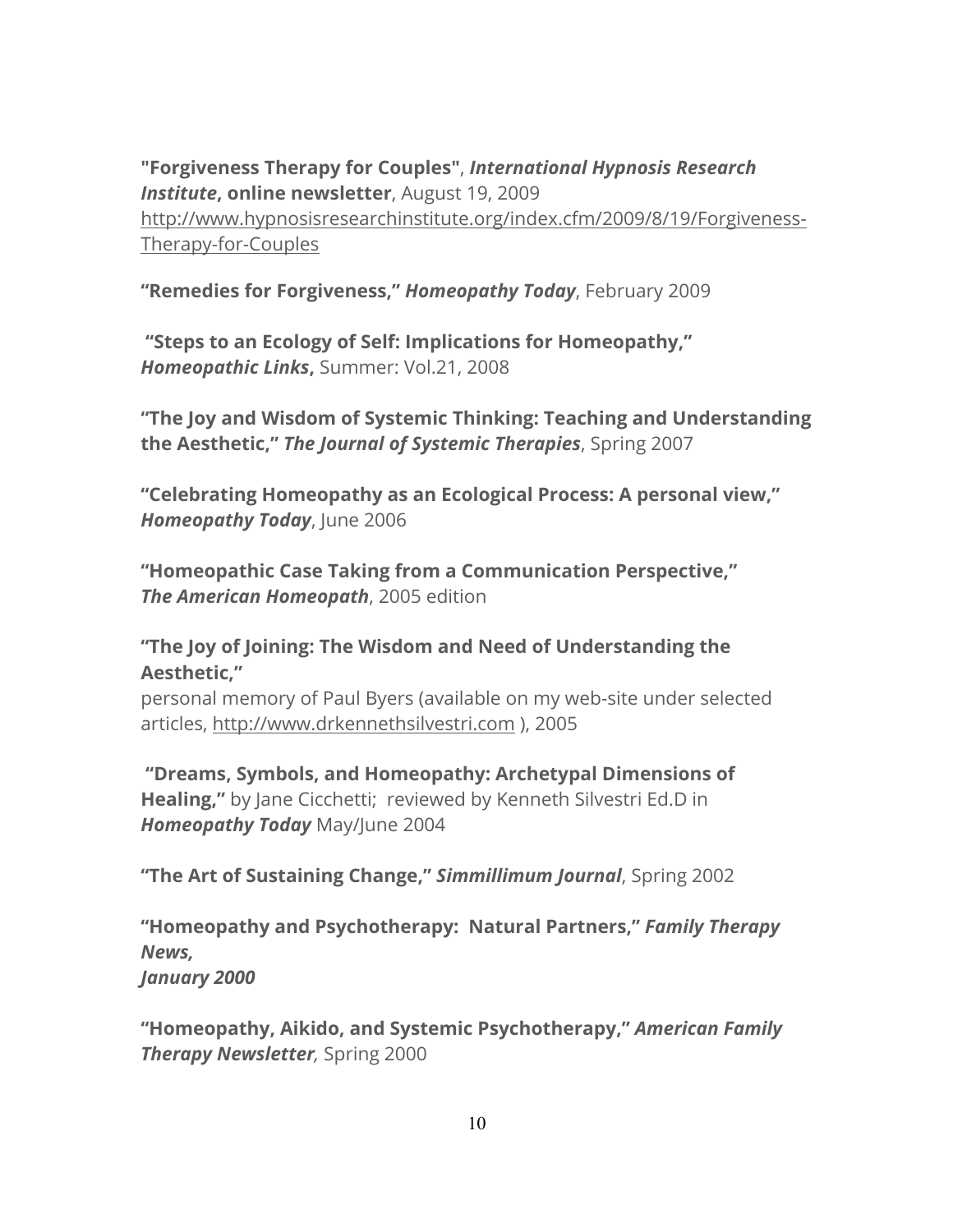**"Homeopathy and Aikido,"** *Aikido Today Magazine*, #76, 1998

**"Family Therapy and Homeopathy"** *Family-School Collaboration Associates*, Morristown, NJ 1997

**"Family-School-Community: Reform and Collaboration,**" *AFTA Newsletter*, Winter 1996-97, pp. 15-17, with C. Steinberger and E. Scambio

**"Collaboration and Reform",** *Family Therapy News*, December 1996, with C. Steinberger and E. Scambio

**"Get Schools and Families Together,"** *Star Ledger*, October 6, 1996, S. 10

**"How Parents Can Help Improve Their Children's School,"** *North Jersey Parent and Child,* April 1994

**"Connecting School, Family, and Community,"** *Family-School Collaboration Associates*, Morristown, NJ, 1993

**"Analysis and Assessment Of The Newark Literacy Campaign's Adult Tutorial Reading Program: A Report To The Ford Foundation,"** with Gordon Darkenwald,: *Newark Literacy Campaign, Inc.*, Newark, NJ (Ford Foundation Grant #915-0298), also ERIC: ED 354366, 1992 **"Families and Schools: Beyond the Bake Sale,"** *School Leader,* January 1991

**"Parent Involvement Goes To School: New Jersey's Public Policy and Schools Program:** *Equity and Choice*, Winter 1991

**"Toward A Partnership for School Improvement,"** *chapter in a book on School Change*, published by Network, Andover, MA, 1991

**"Preliminary Evaluation Report,"** (with Gordon Darkenwald), *Newark Literacy Campaign*, Newark, NJ, 1990

**"Beyond The PTA,"** *Making A Difference*, November 1989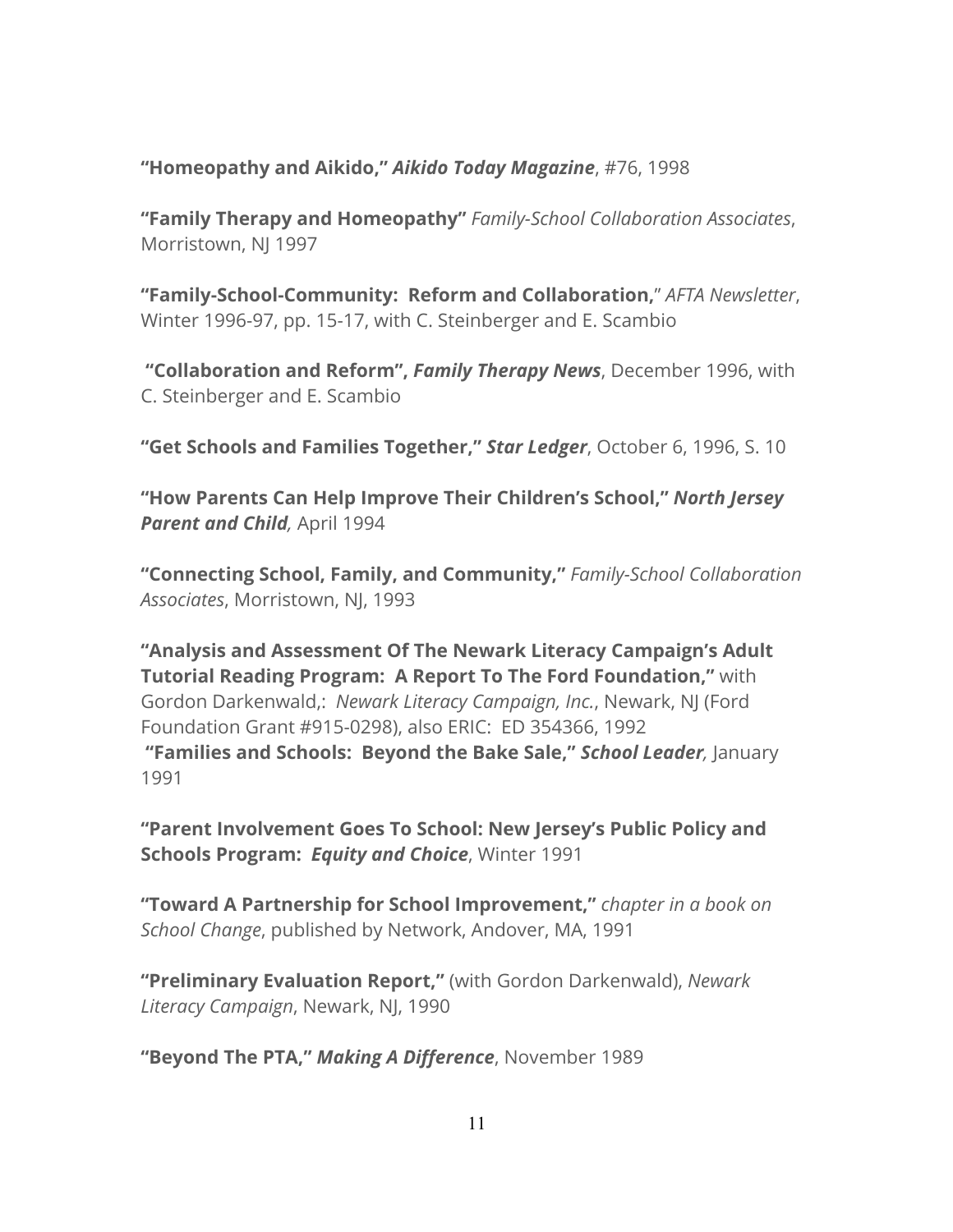**"Educating Parents for a Larger Role in School Improvement,"** *Educational Leadership***,** vol. 47, #2, October, 1989

**"Need to Widen School Context,"** *The Family Therapy News*, Spring 198 **"Reclaiming the Urban High School Through Collaborative Planning,"** *Educational Viewpoints,* Spring 1989

**"Preparing Parents to Make A Difference,"** *School Leader*, March 1988 **"Public Education,"** *Citizen's Guide to Municipal Government, Center for Analysis of Public Issues, Princeton, NJ*, 1988, co-authored with Herb Green

**"Empowering Parents For School Improvement,"** *paper for the NJ Institute for Citizen Involvement in Education, Rutgers University Graduate School of Education*, New Brunswick, NJ, 1988, with Norm Fruchter and Herb Green

**"Family-School Counseling: An Approach to Resolving School Related Problems,"** *paper for the Regional Curriculum Service Unit – North*, East Orange, NJ, 1988

**"The Interfacing of Systems,"** *Continuing the Conversation*, Summer 1988

**"K-12 Education as a Community Activity: A Framework for Home-School Collaboration,"** *Community Education Journal*, July 1987, with Elena Scambio

**"Stories, Ecology and School Improvement: A Suggested Framework for Beginning School Improvement,"** *paper for the Academy for Educational Development*, NY, NY, 1987

**"Home and School Relations: A Forum for a Healthy Community,"** *N.J.S.A. Perspective*, Spring, 1987, with Elena Scambio; also appeared in the *Star Ledger*, January 25, 1987

**At-Risk Youth: A Resource Packet**, **Andover, MA**, *The Regional Laboratory for Educational Improvement of the Northeast and Islands,* 1987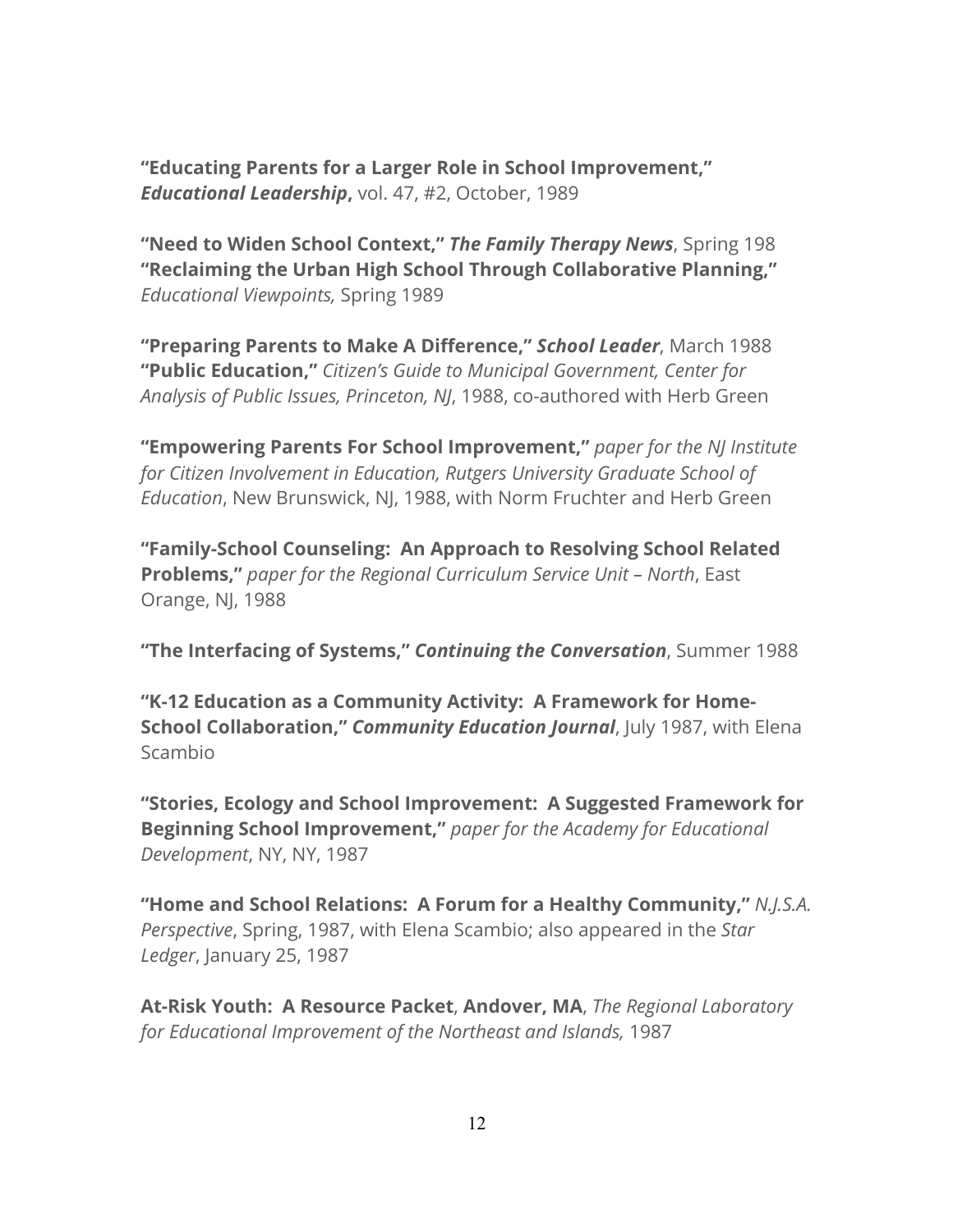**"The Re-Emergence of Alternative Education: Some Lessons,"** *Equity and Choice*,

Fall 1986, also published as a *N.J.E.A. Paper*, 1986

**"School Improvement and the Role of the Family,"** *Scholar and Educator*, Fall, 1986 (originally presented at the annual *Council on Family Relations Conference*, Princeton, NJ, 1984)

**"Family and School Cooperation,"** *paper presented at the Society of Educators and Scholars annual conference*, Fairleigh Dickinson University, Teaneck, NJ, 1985

**"Public Policy and Public Schools: A Training Program for Parents,"** *Urban Education*, July, 1985, with Norm Fruchter and Herb Green

**"Concerns About the Effective Schools Movement,"** *paper for the Essex County Office of Education,* East Orange, NJ, 1985 **"Humanizing School Improvement,"** *School Leader*, October 1984

**Public Policy and Public Schools: A Training Program, Trenton, NJ**, *Schoolwatch, Inc.,* 1983

**"The Single Parent Family Issue: A Need for Schools to Refocus on Family Patterns,"** *Educational Viewpoints*, vol. 2, #2, 1982

**Parent and Community Involvement: A Planning and Training Guide For Improving Home-School Relations, Morris Plains, NJ,** *Educational Improvement Center-North,* East Orange, NJ, 1982

**"The Paradox in School-Community Relations,"** *Star Ledger*, June 21, 1981

**The School-Community Education Paradox (Doctoral Dissertation),** *Teachers College, Columbia University,* New York, NY, 1981, (*Dissertation Abstracts International, vol. 42, #52, 1981*)

**"Revitalizing American Educational Reform,"** *Community Education Journal,* April 1980